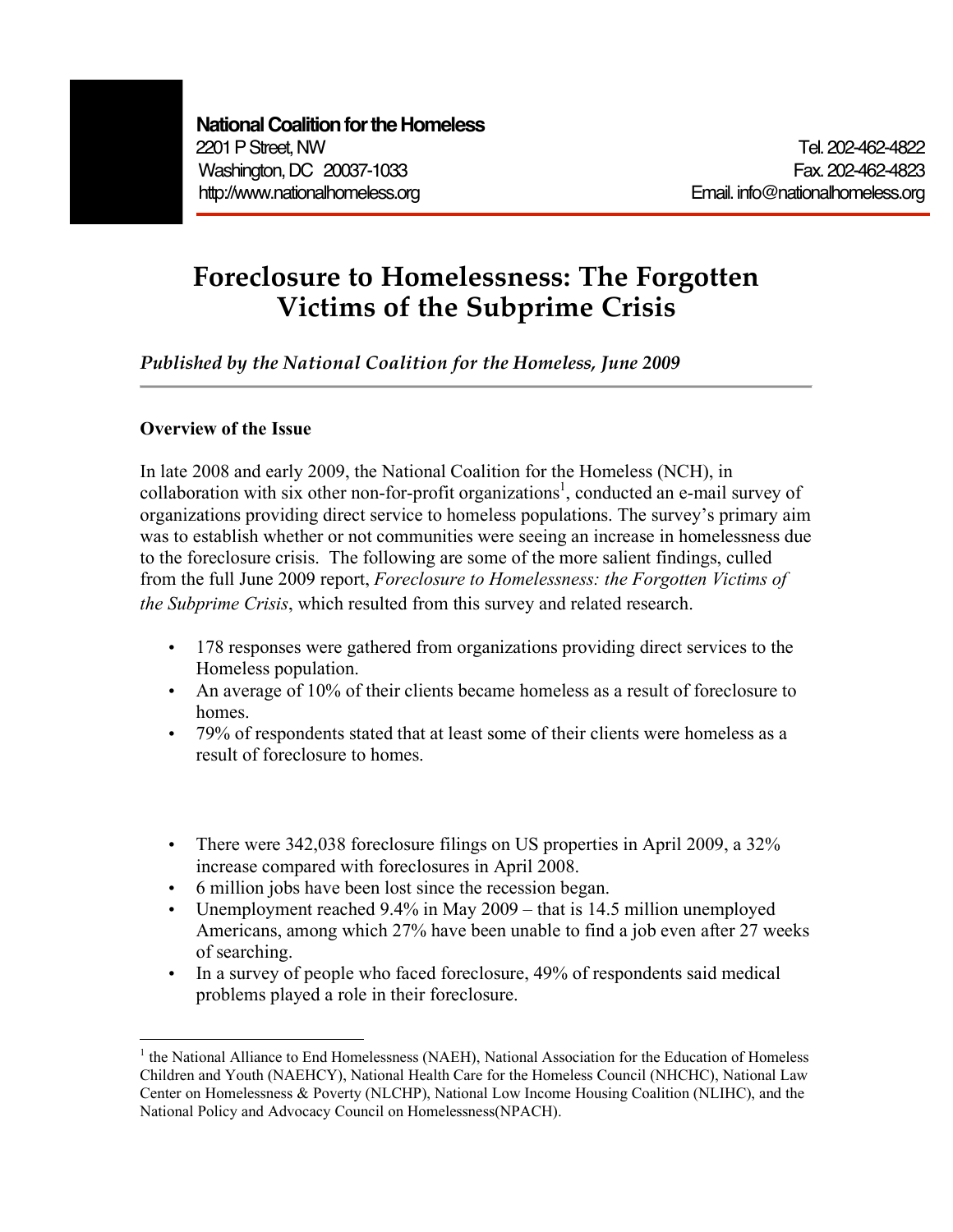## **Post-Eviction Situation of the Newly Homeless:**

- 58% of the newly homeless have not attempted to access legal assistance, even less so in the Northeast and South, 66% and 70%, respectively.
- Some common post-eviction living situations of the surveyed organizations' clients were: with family and friends (86%), in emergency shelters (61%), in hotels and motels (26%), on the streets (21%), and outside but not on the streets  $(18%)<sup>2</sup>$

#### **Services provided to address the needs of individuals affected by foreclosure in areas where surveys were taken:**

- Counseling to prevent foreclosure:  $72\%$
- Free or pro-bono legal assistance: 50%
- Cash assistance: 49%
- Relocation assistance: 18%
- Communities buying properties for use by persons with limited incomes: 15%
- Other:  $10\%$

## **The foreclosure crisis for rental properties:**

- 70% of extremely low income, or ELI (those living on 0 -30% of the Area Median Income), participants admitted to spending 50% of their income on rent. Spending 30% of income on rent is typically considered affordable.
- In 2008, 1 in 5 foreclosure properties were rentals.
- For every 100 ELI renters, there are 63 units of affordable housing in any given state.
- Roughly 40% of families facing eviction due to foreclosure are renters
- According to the National Low Income Housing Coalition (NLIHC), some 40% of those who experience home-foreclosure are renters.

## **The impact of health care on homelessness:**

- The number of adults over age 50 in homeless shelters and clinics is increasing due to economic issues.
- It is estimated that people experiencing homelessness live 30 years less than their housed peers.

<sup>&</sup>lt;sup>2</sup> These figures add up to more than 100% because respondents were asked to give the 3 most common living situations of their clients.